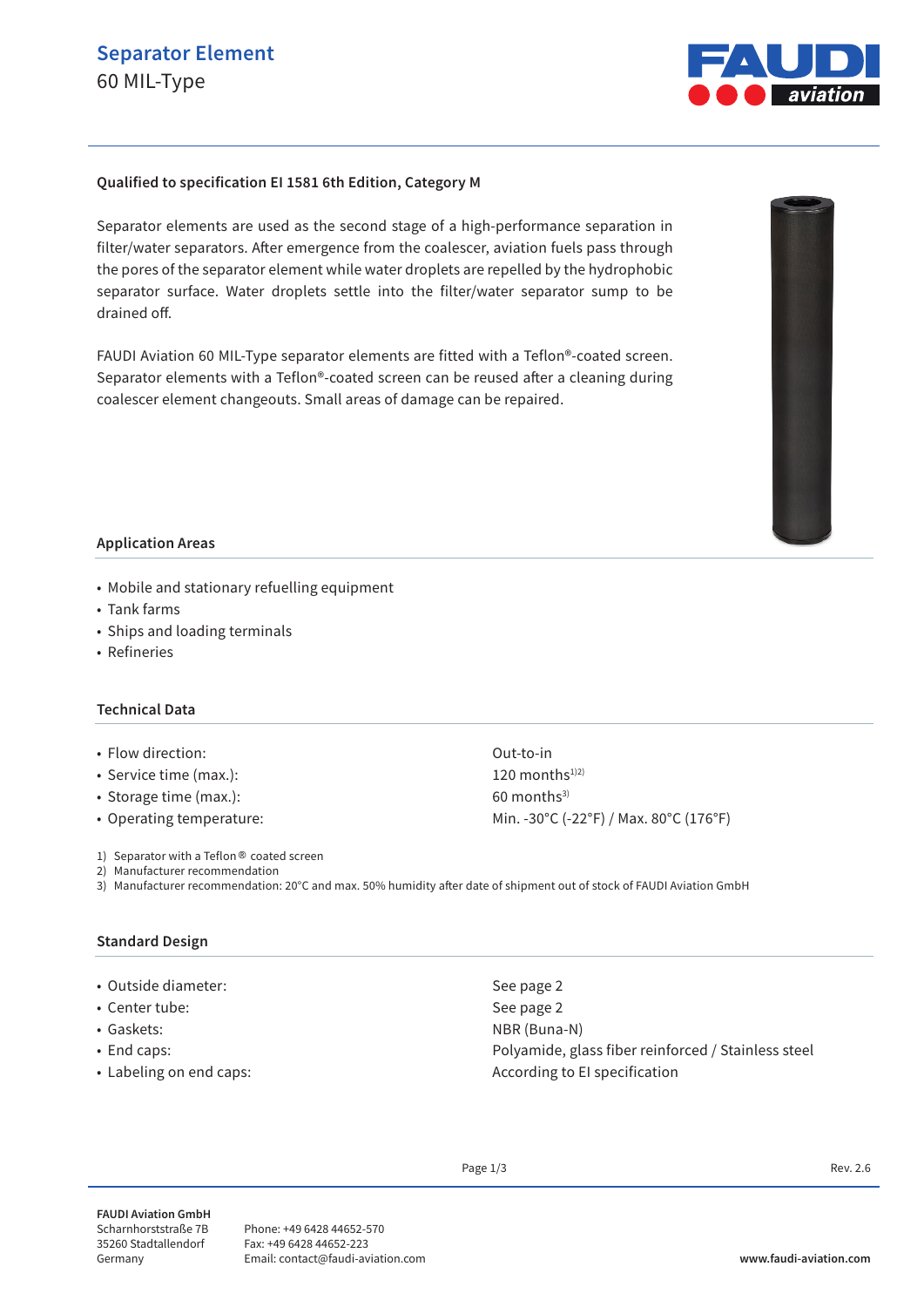## **Separator Element**

60 MIL-Type



**Element Code**



**FAUDI Aviation GmbH** Scharnhorststraße 7B 35260 Stadtallendorf Germany

Phone: +49 6428 44652-570 Fax: +49 6428 44652-223 Email: contact@faudi-aviation.com **www.faudi-aviation.com**